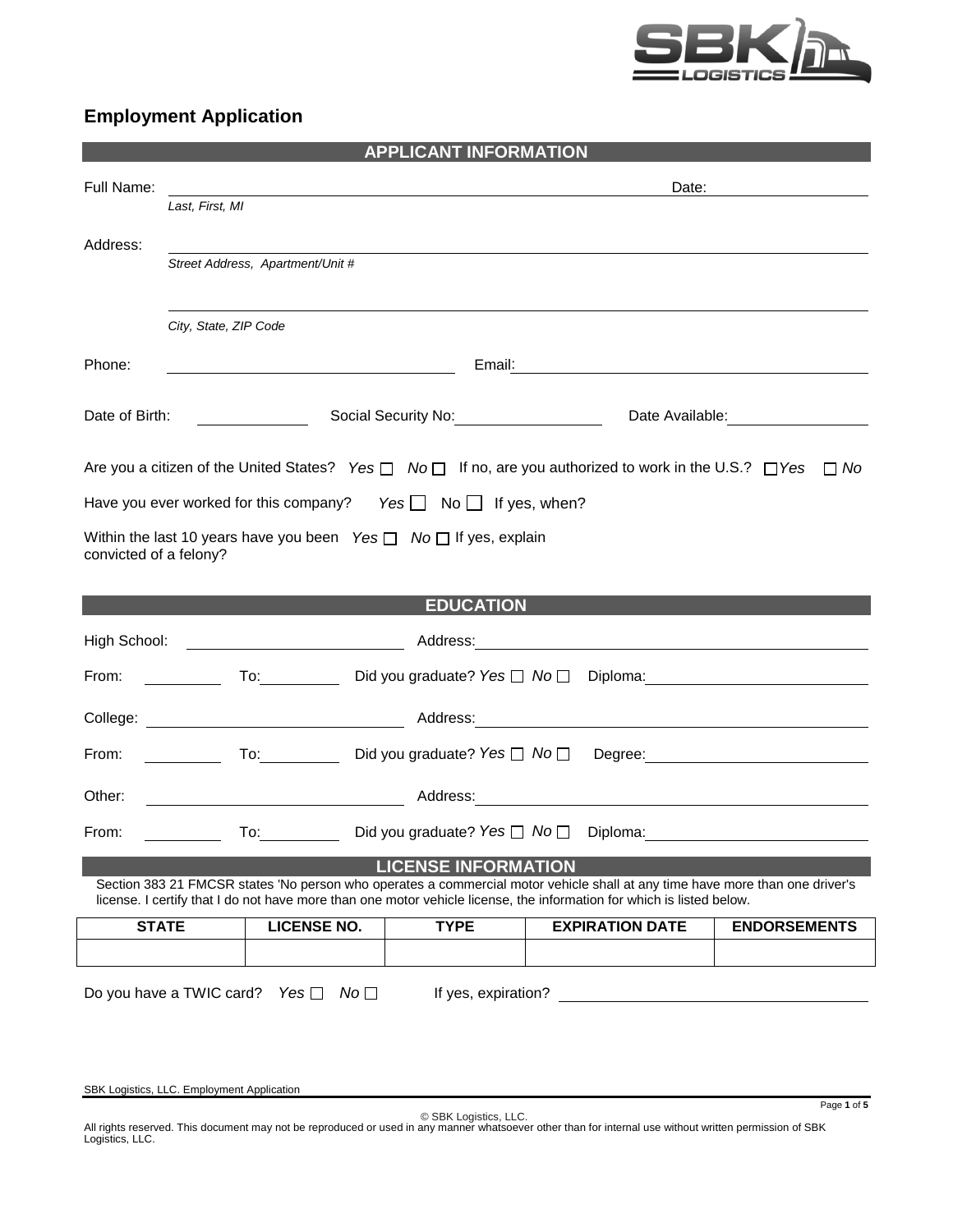

### **DRIVING EXPERIENCE**

| <b>CLASS OF EQUIPMENT</b>       | <b>TYPE OF EQUIPMENT</b><br>(VAN, TANK, FLAT ETC.) | <b>DATE</b> | APPROX. NO. |                            |
|---------------------------------|----------------------------------------------------|-------------|-------------|----------------------------|
|                                 |                                                    | <b>FROM</b> | ΤO          | <b>OF MILES</b><br>(TOTAL) |
| <b>STRAIGHT TRUCK</b>           |                                                    |             |             |                            |
| <b>TRACTOR AND SEMI-TRAILER</b> |                                                    |             |             |                            |
| <b>TRACTOR AND SEMI-TRAILER</b> |                                                    |             |             |                            |
| <b>OTHER</b>                    |                                                    |             |             |                            |

| How long have you been driving?                                    |           | What make/model truck have<br>vou driven?                                                      |                               |  |  |  |
|--------------------------------------------------------------------|-----------|------------------------------------------------------------------------------------------------|-------------------------------|--|--|--|
| Which states have you driven in?                                   |           | Are there any states you do<br>not like to drive in?                                           |                               |  |  |  |
| How long are you willing to stay on<br>the road?                   |           | Are you comfortable driving $11$ $\sqrt{$ Yes [<br>hours?                                      | No                            |  |  |  |
| What is something you would like to<br>improve about your driving? |           | If light driver assistance is<br>needed on loading &<br>unloading, would that be a<br>problem? | l Yes<br>No<br>If no, explain |  |  |  |
| Do you have mechanical<br>experience?                              | No<br>Yes | Are you willing to learn?                                                                      | l No<br>Yes                   |  |  |  |
| Are you technically savvy?                                         | No<br>Yes |                                                                                                |                               |  |  |  |

### **ACCIDENT RECORD**

List all accidents within the past 5 years.

| <b>DATE</b> | <b>NATURE OF ACCIDENT</b><br>(HEAD-ON, REAR-ENO, UPSET. ETC.) | <b>NUMBER</b><br><b>FATALITIES</b> | <b>NUMBER</b><br><b>INJURIES</b> | <b>CHEMICAL</b><br><b>SPILLS</b> |
|-------------|---------------------------------------------------------------|------------------------------------|----------------------------------|----------------------------------|
|             |                                                               |                                    |                                  | No<br>Yes                        |
|             |                                                               |                                    |                                  | Yes<br>No                        |
|             |                                                               |                                    |                                  | No<br>Yes                        |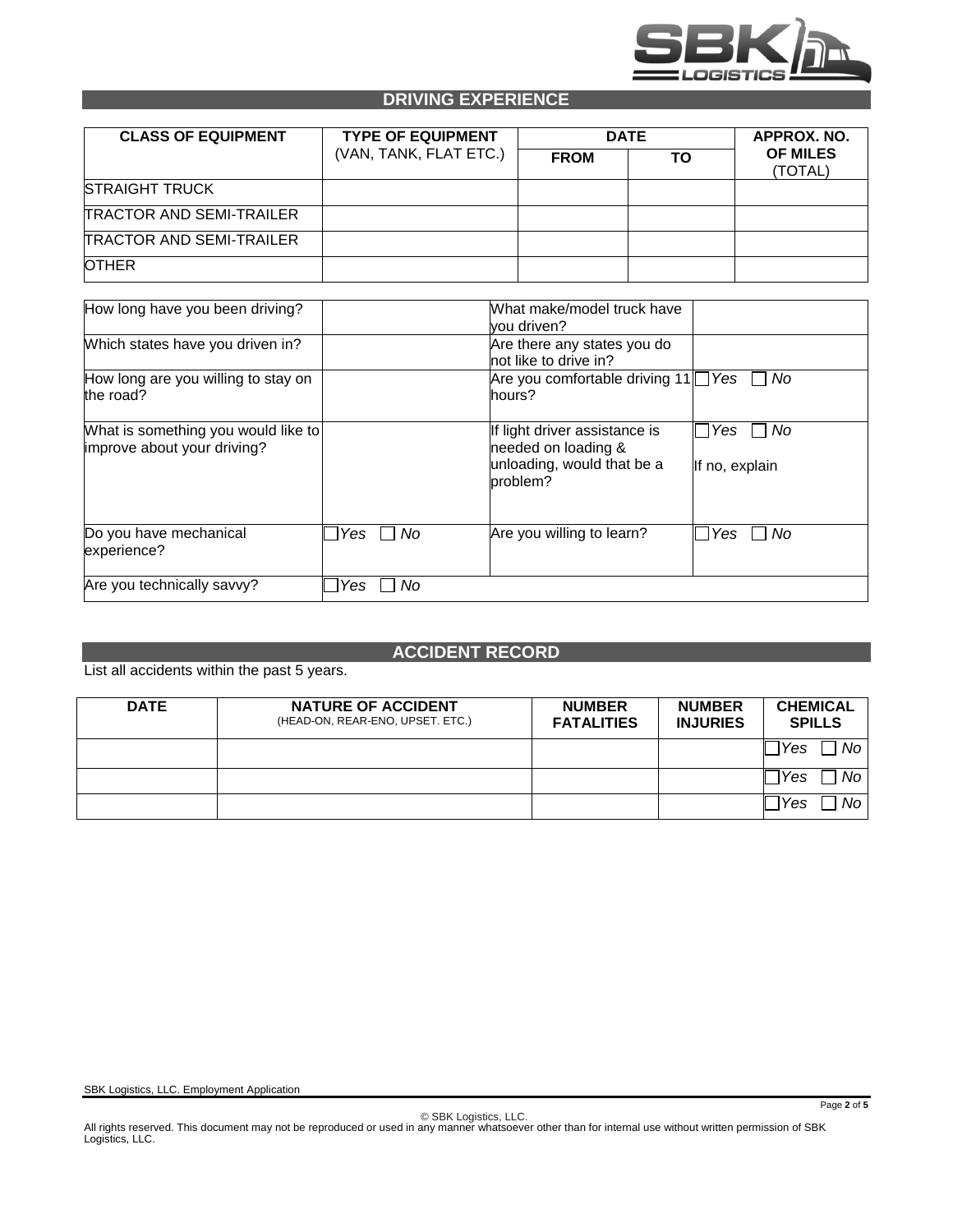

## **TRAFFIC CONVICTIONS & FORFEITURES**

List all convictions and forfeitures within the past 5 years. This does not apply to Parking

| <b>DATE CONVICTED</b><br>(Month & Year) | <b>VIOLATION</b> | <b>STATE OF</b><br><b>VIOLATION</b><br><b>LOCATION</b> | <b>PENALTY</b><br>(Forfeited bond, Collateral and/or Points) |
|-----------------------------------------|------------------|--------------------------------------------------------|--------------------------------------------------------------|
|                                         |                  |                                                        |                                                              |
|                                         |                  |                                                        |                                                              |
|                                         |                  |                                                        |                                                              |

A. Have you ever been denied a license, permit or privilege to operate a motor vehicle?

If yes, explain:

B. Has any license. permit or privilege ever been suspended or revoked?

If yes, explain:

### **PREVIOUS EMPLOYMENT**

#### **Why are you currently looking for employment?**

| Company:                           |                                                                                                                                                                           |                         |                     | Phone:                |             |  |
|------------------------------------|---------------------------------------------------------------------------------------------------------------------------------------------------------------------------|-------------------------|---------------------|-----------------------|-------------|--|
| Address:                           |                                                                                                                                                                           |                         |                     | Supervisor:           |             |  |
| Job Title:                         |                                                                                                                                                                           | <b>Starting Salary:</b> | \$                  | <b>Ending Salary:</b> | \$          |  |
| Responsibilities:                  |                                                                                                                                                                           |                         |                     |                       |             |  |
| From:                              | To:                                                                                                                                                                       |                         | Reason for Leaving: |                       |             |  |
|                                    | May we contact your previous supervisor for a reference?                                                                                                                  |                         |                     | YES $\Box$            | NO          |  |
| employed by the previous employer? | Were you subject to the Federal Motor Carrier Safety Regulations (FMCSRs) while                                                                                           |                         |                     | YES $\Box$            | NO I I      |  |
| required by 49 CFR Part 40?        | Was the previous job position designated as a safety sensitive function in any DOT<br>regulated mode subject to alcohol and controlled substances testing requirements as |                         |                     | YES ∏                 | $NO$ $\Box$ |  |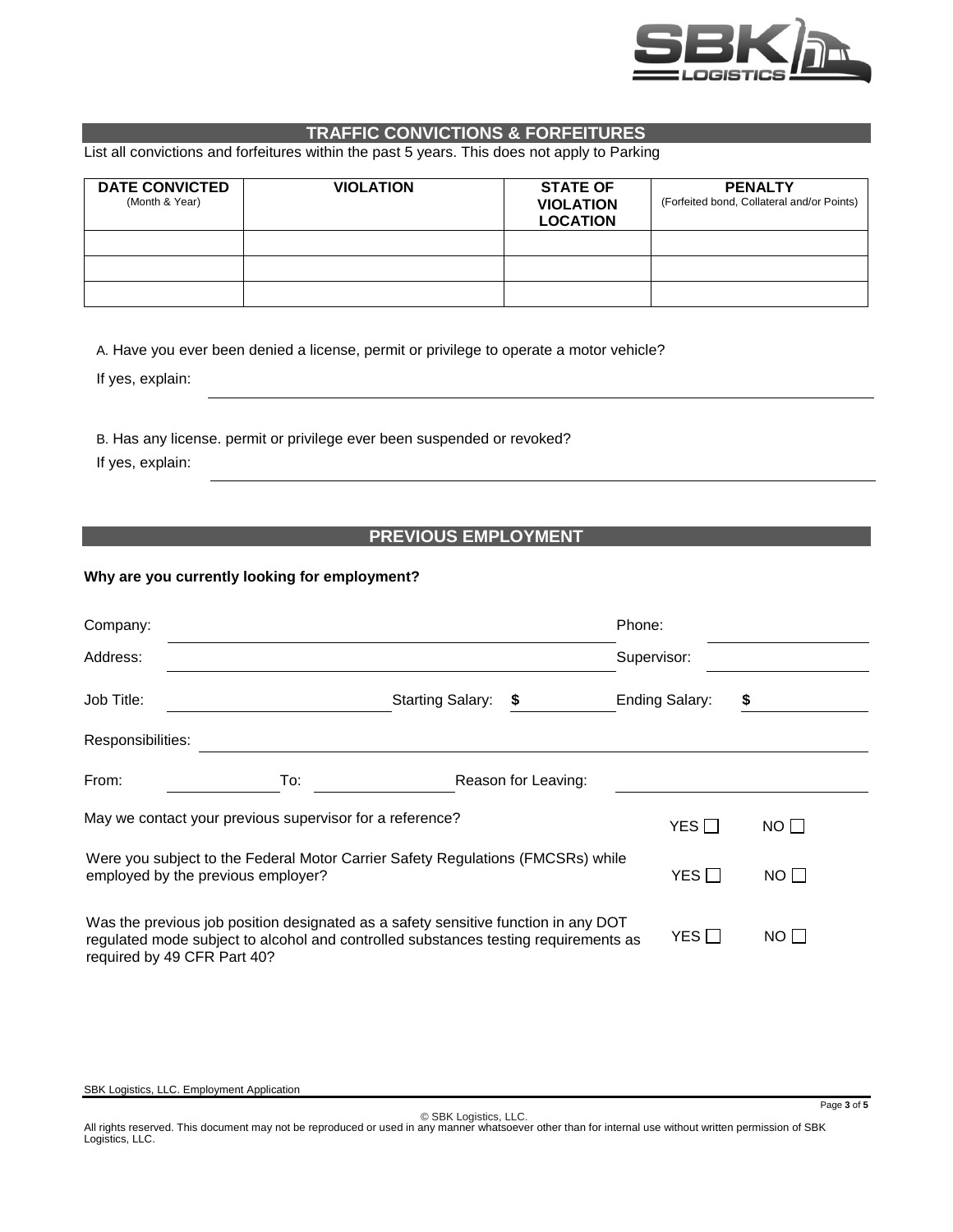

| Company:          |                                                                                                                                                                                                          |                     | Phone:                |            |             |
|-------------------|----------------------------------------------------------------------------------------------------------------------------------------------------------------------------------------------------------|---------------------|-----------------------|------------|-------------|
| Address:          |                                                                                                                                                                                                          |                     | Supervisor:           |            |             |
| Job Title:        | <b>Starting Salary:</b><br>$\overline{\phantom{a}}$                                                                                                                                                      | \$.                 | <b>Ending Salary:</b> | \$         |             |
| Responsibilities: |                                                                                                                                                                                                          |                     |                       |            |             |
| From:             | To:                                                                                                                                                                                                      | Reason for Leaving: |                       |            |             |
|                   | May we contact your previous supervisor for a reference?                                                                                                                                                 |                     |                       | YES $\Box$ | NO          |
|                   | Were you subject to the Federal Motor Carrier Safety Regulations (FMCSRs) while<br>employed by the previous employer?                                                                                    |                     |                       | YES        | $NO$ $\Box$ |
|                   | Was the previous job position designated as a safety sensitive function in any DOT<br>regulated mode subject to alcohol and controlled substances testing requirements as<br>required by 49 CFR Part 40? |                     |                       | YES        | NO          |
| Company:          |                                                                                                                                                                                                          |                     | Phone:                |            |             |
| Address:          |                                                                                                                                                                                                          |                     | Supervisor:           |            |             |
| Job Title:        | <b>Starting Salary:</b>                                                                                                                                                                                  | \$                  | <b>Ending Salary:</b> | \$         |             |
| Responsibilities: |                                                                                                                                                                                                          |                     |                       |            |             |
| From:             | To:                                                                                                                                                                                                      | Reason for Leaving: |                       |            |             |
|                   | May we contact your previous supervisor for a reference?                                                                                                                                                 |                     |                       | YES $\Box$ | NO          |
|                   | Were you subject to the Federal Motor Carrier Safety Regulations (FMCSRs) while<br>employed by the previous employer?                                                                                    |                     |                       | YES $\Box$ | NO          |
|                   | Was the previous job position designated as a safety sensitive function in any DOT<br>regulated mode subject to alcohol and controlled substances testing requirements as<br>required by 49 CFR Part 40? |                     |                       | YES        | NO          |
|                   | ANY GAPS IN EMPLOYMENT AND/OR UNEMPLOYMENT MUST BE EXPLAINED INCLUDE DATES<br>(MONTH/YEAR) AND REASON.                                                                                                   |                     |                       |            |             |
| Explain:          |                                                                                                                                                                                                          |                     |                       |            |             |

SBK Logistics, LLC. Employment Application